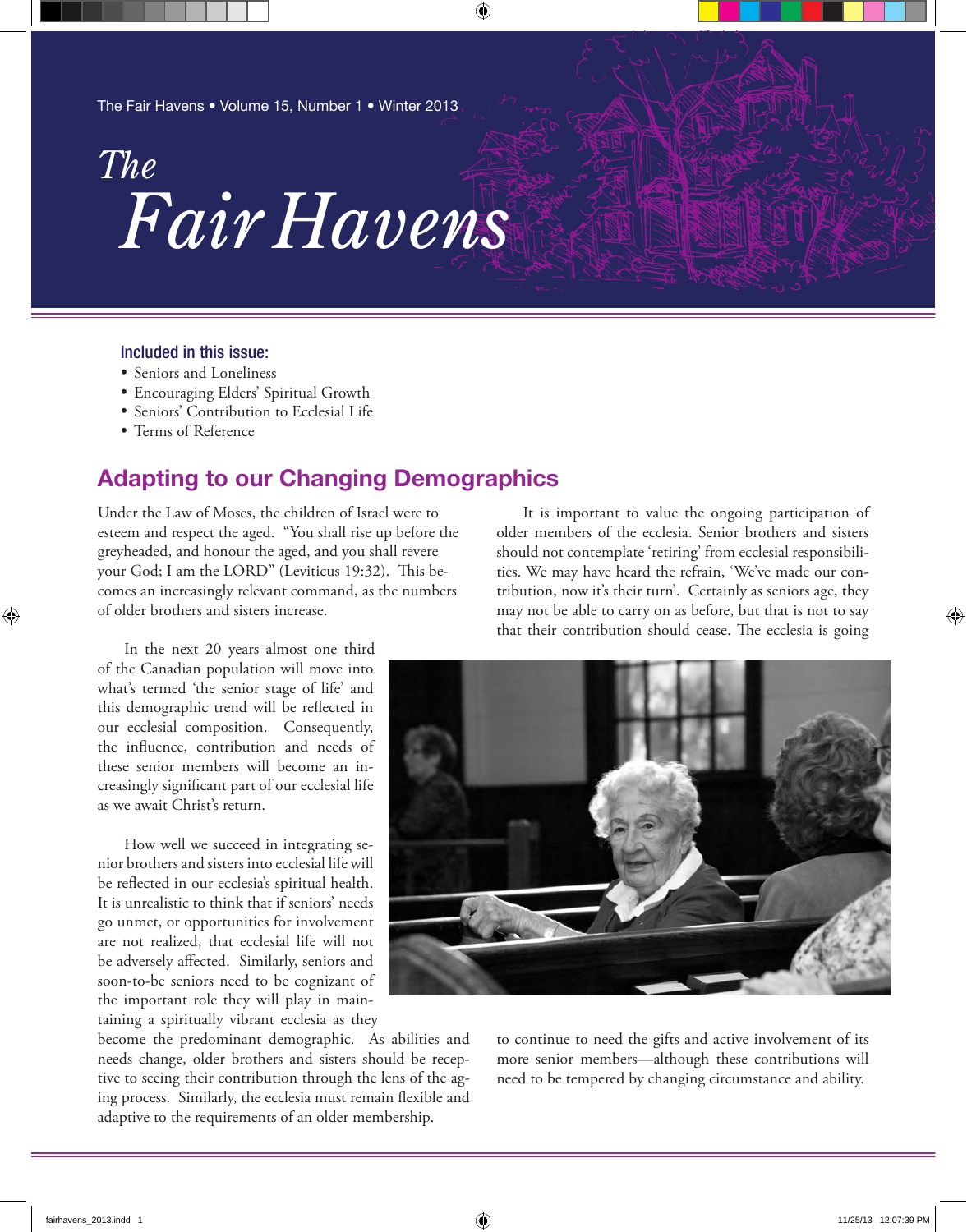⊕

We live in a self-centered age where satisfying 'wants' can take center stage. We need to be conscious that this mind set doesn't spill over into our life in Christ. Rather than being preoccupied with 'What can the ecclesia do for me?' and seeking only benefits and entitlements for oneself, brethren of Christ, irrespective of age, should see themselves first as servants—as gifted, positive contributors to ecclesial life. Certainly the ecclesia should and will pay attention to the special pastoral needs of its more aged members, but this must become a reciprocal arrangement with senior members similarly sharing their wisdom and counsel learned from a life of discipleship.

Another area where seniors will play an increasing role is with respect to ecclesial finances. The financial health of the ecclesia will increasingly depend on the generosity of senior brothers and sisters. This responsibility to support, as each is able, the programs and expenses of an ecclesia is not something that can be downloaded to a younger generation who are both fewer in number and often overwhelmed with the obligations of a young family. However, not all seniors have the same financial resources to be able to pitch in. We read in Acts 11:29, 'The disciples, *each according to their ability*, decided to provide help for the brothers living in Judea.'

Generally, senior brothers and sisters are more comfortable with the status quo, and are often reluctant to embrace change. However, the needs of the entire body must be taken into consideration. This requires an inter-generational 'accommodation' of the needs of each demographic within the ecclesia in order to maintain harmony. Increasingly, initiatives and energy to assure this harmony will have to come from the senior members. Unless they are proactive, this senior segment of the meeting might be perceived as resistant to valuing the views of the young.

⊕

Studies have demonstrated that senior church members who have grandchildren have a more positive attitude towards the participation of younger generations in church life. However, many senior brothers and sisters may not have grandchildren, or if they do, these grandchildren may not attend their grandparents' ecclesia. To foster strong inter-generational connections, elder members need to embrace the children of other families and shower them with the same patience and love that they would if they were their own grandchildren. It is bonds such as these that forge strong inter-generational ties that benefit both the giver as well as the recipient.

### **Seniors and Loneliness**

The observation has been made that while we may have succeeded in adding years to this life, we have not been so successful in adding life to the years. While many older brothers and sisters remain connected and actively involved with family and the ecclesia, others have become increasingly isolated. Loneliness is something that we try to avoid while solitude can be enjoyable and fulfilling. It is a sad irony that in an age where people are more connected than ever through social networking and communication technology, so many older individuals feel socially adrift.

And while loneliness is different from being alone, many seniors – perhaps already isolated through bereavement, disability or geographic location – can find their solitary lives to be particularly difficult. Those who have busy lives might not fully appreciate that elders' lives occupy a totally different landscape. Loneliness is a state of mind, characterized by feelings of sadness, desolation or even despair. By nature we are social creatures, and a daily routine lived in unwanted isolation makes for an unhealthy lifestyle and can lead to depression and mental illness. In one study of the correlation between social relationships and mortality, loneliness was as strong a predictor of early death as was alcoholism or smoking, and it was a stronger

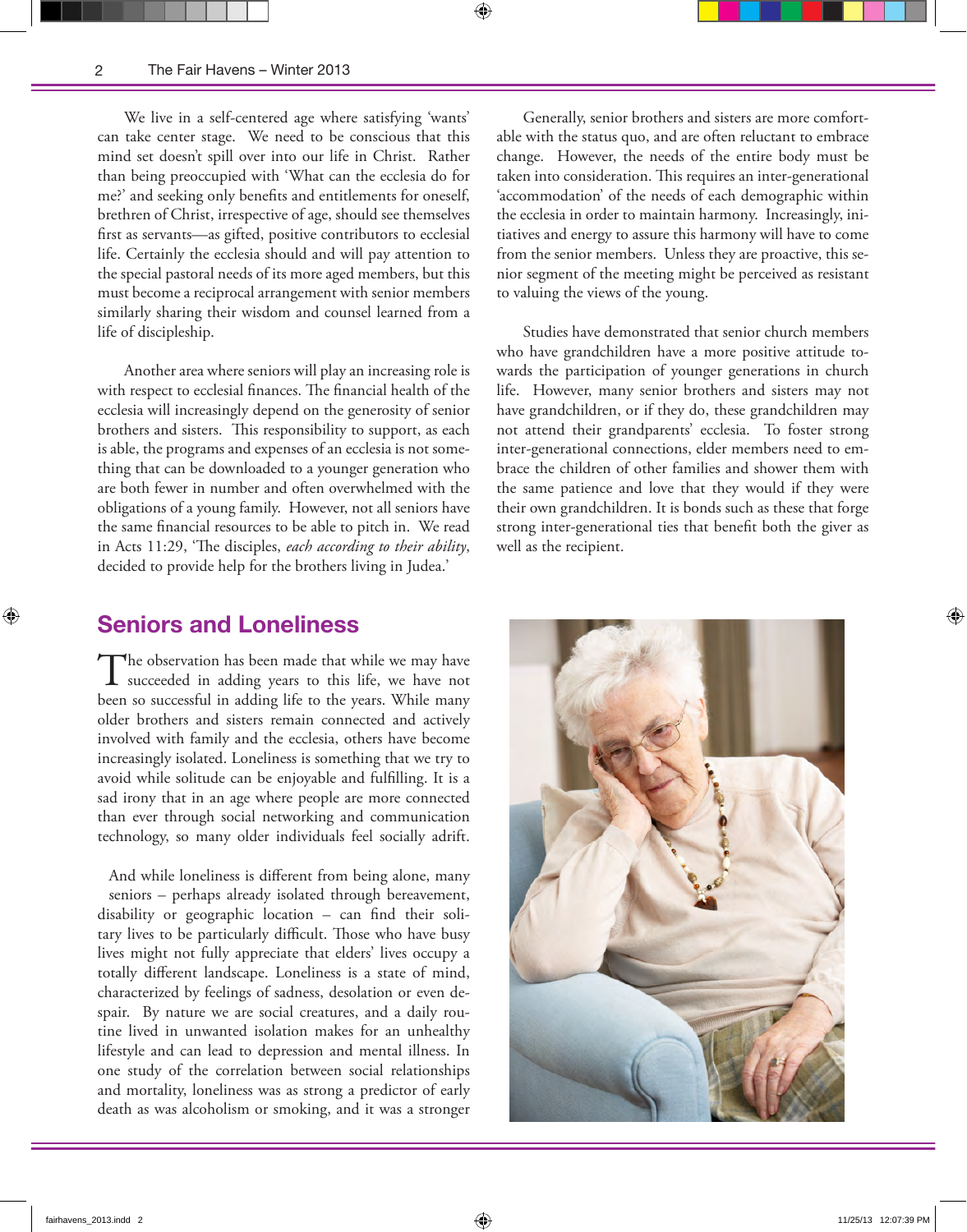predictor than obesity and a sedentary lifestyle. Indeed, God declared that it was not good for man to be alone and He created Eve (Genesis 2:18). Loneliness can exert a debilitating effect on the body, mind and spirit. David experienced this while fleeing the jealousy of Saul, 'Turn to me and be gracious to me for I am lonely and afflicted' (Psalm 25:16).

Some seniors are lonely because they have been bereaved, or perhaps they have few family and friends left alive, or they may be more introverted and find it difficult to make new friends. Some miss their children who now have lives of their own and may live some distance away. Others find it difficult to adjust to retirement and the loss of interaction with work colleagues.

Yet, 'the LORD is close to the broken hearted and saves those who are crushed in spirit' (Psalm 34:18). Similarly, Jesus encouraged his followers, 'Come to me all you who are weary and burdened and I will give you rest' (Matthew 11:28) As Christ's brethren, we too can be a solace to aged believers. Making time for seniors, and simply listening empathetically can make a significant difference. This is an activity of which we are all capable. When people feel alone, being listened to can mean a lot.

Some of the roots of loneliness have been linked to the erosion of local communities and community institutions. The local shops, the bank, the corner store and post office were once an important part of the fabric of society contributing to both its social wellbeing and commercial stability. This sense of community has given way to big box stores and urban sprawl. Allied to this, there appears to be a general decline in neighbourliness particularly in larger centres.

Technology, which can be such a benefit for us, can also be a huge hurdle to overcome. As more services migrate online, those without online skills become increasingly isolated, and although this is not a problem exclusive to older people, it is more prevalent among this group.

Is loneliness in old age inevitable? There are many new doors awaiting exploration that were otherwise closed in the past, and there are many ways to combat loneliness. These can include participation in educational programs, volunteering, taking up a new hobby, or learning a new skill.

However, for some people, combating loneliness it is not a simply a matter of going out and joining a club. If they could, they would. Often what has caused the withdrawal from interaction with others has deeper roots including fear, shyness, introversion, and lack of confidence. Addressing these underlying causes is the first step to breaking the barriers down.

One avenue in the struggle against loneliness is to remember that we all have a friend in Jesus (John 15:15). In our Sunday School hymn, we are reminded that 'in his arms he'll take and shield us, and we will find a solace there'.



Our relationship with our Heavenly Father and His Son can transcend feelings of loneliness or isolation if we are aware of their involvement in our lives. Even if seniors may feel ignored or marginalized in their community, we all have the abiding promise that our Heavenly Father will never leave nor forsake us.

The Apostle Paul, now an old man and imprisoned in Rome wrote to his friend Philemon (1:7) 'Your love has given me great joy and encouragement, because you, brother, have refreshed the hearts of the saints.' Paul gained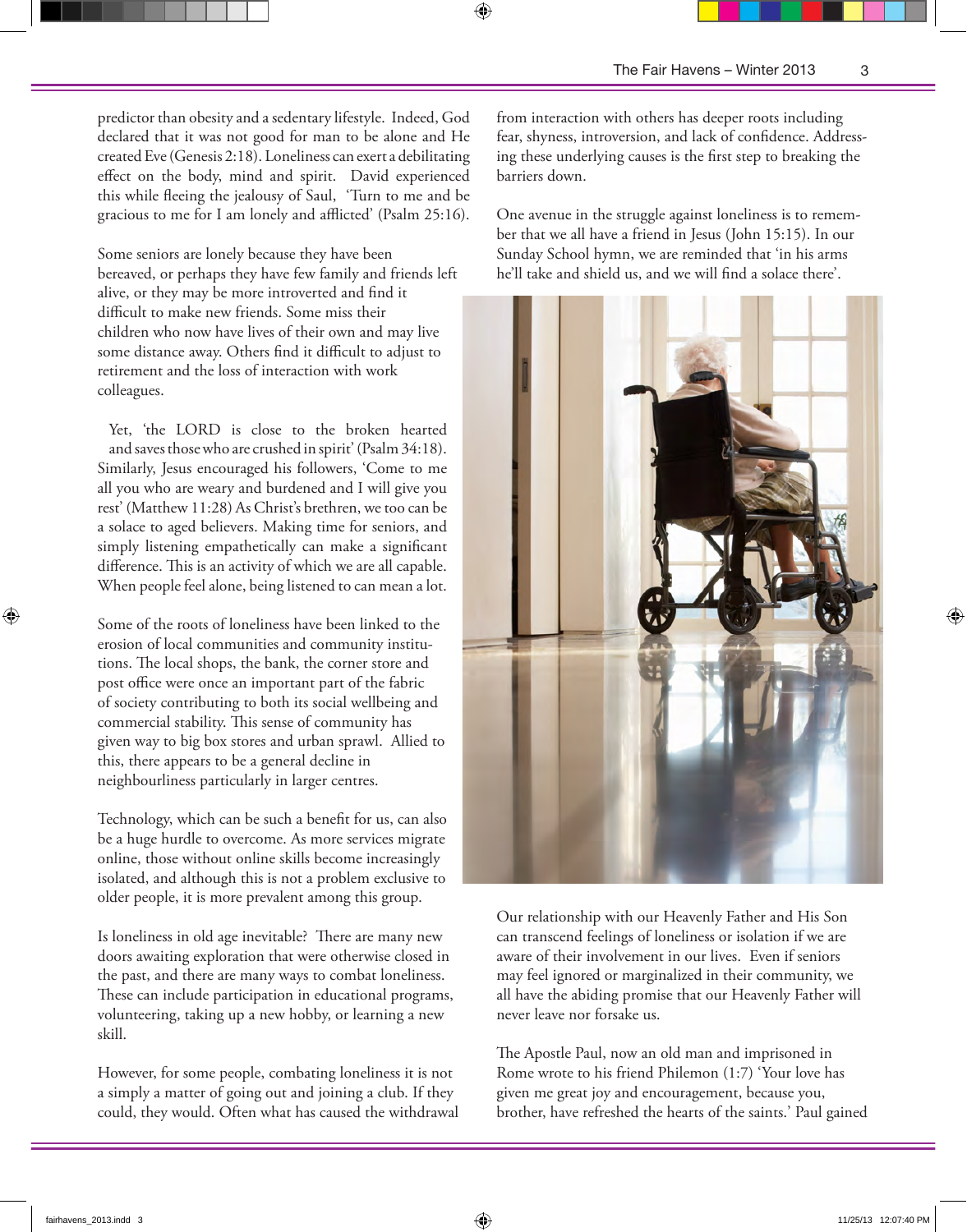strength from the memories of his relationships with his fellow workers in the faith. Healthy relationships remain critical to everyone's well being.

⊕

As brothers and sisters in Christ, we can play a significant role in combating the loneliness of aged members in our ecclesia. We have weekly opportunities to connect with those who may be by themselves at meeting. If they are housebound and living alone, consider taking time to phone or visit. A regular half-hour visit could make a difference in helping someone feel wanted and remembered. Elderly brothers and sisters living alone may often require assistance with tasks around the home or perhaps they may just enjoy a friendly chat. A life with frequent interaction with others has the potential to be a life rich in connection, engagement and belonging. If someone asked if you would want to be alone when you get older, the answer

would probably be, 'No'. Something as simple as going to the store or mall, even if just to window shop can provide social stimulation to a housebound senior. Outings may require some accommodation to a senior's changing needs and circumstances. An ecclesial barbeque may not be the best venue for a senior who is bothered by the loudness of energetic children, or who has a delicate digestive system, or who may have trouble navigating uneven ground with a cane. A shared meal in a quiet restaurant may prove to be a more enjoyable outing.

Most of us fear being alone, and the entire ecclesia brothers, sisters, young people and children all have the opportunity to prevent the fears of older members becoming a reality. A cohesive, inclusive, inter-generationally connected ecclesia is good for us all.

### **Encouraging Elders' Spiritual Growth**

Although physical impediments associated with aging<br>  $\sum_{i=1}^{\infty}$  may limit an elder's sphere of activity, one area that provides room for continuing growth is the spiritual domain. The body may become increasingly debilitated, but the mind and heart are still capable of growth and renewal. There are no age restrictions when it comes to growing towards spiritual maturity. The spiritually mature person can continue to develop the fruits of the spirit-- love, joy, peace and all the other spiritual fruits. In spite of changes, losses, and chronic health conditions, elderly believers can continue to cultivate their relationship with God.

Too often, however, our elderly may encounter obstacles to their spiritual growth. Some may be too feeble to get to meeting or to participate in religious activities with other believers. As their friends die or move away, some may lose their connections to the ecclesia. Others may feel alienated if they perceive that they are ignored and the ecclesia's focus

is on the younger generation. Failing eyesight can make it hard to read the Bible, and loss of hearing can make it difficult to understand exhortations. Regrettably, some elders may be affected by negative stereotypes and myths that project old people as unteachable, useless, unproductive or dependent on others. Like all of Christ's brethren, our seniors need the fellowship and encouragement of other believers. Faith that is not nourished stagnates. What can be done to foster an elder's faith? As ecclesial members or caregivers, we have a special opportunity to

demonstrate the love of God to our elders. Our sensitivity to our aging loved ones' spiritual needs can give comfort and stability in a time of change and uncertainty. Looking up to our elders spiritually is not only very affirming to them, but also honours God (Lev.19:32). Despite the obstacles, spiritual growth is both possible and desirable for the continued well being of elderly believers.

Although growing old often involves illness and loss, it can also be a time for reflection. One benefit of such introspection is to draw meaning and purpose out of one's life. For some, the experience of life and aging can produce

Like all of Christ's brethren, our seniors need the fellowship and encouragement of other believers. Faith that is not nourished stagnates.

> negative attitudes such as bitterness, self-centeredness and despair. Others are able to find significance in the past, purpose in the present and hope for the future. Irrespective of our age, we doubtless all would confess, that we are not yet the spiritual man or woman we would like to be, but we thank our Heavenly Father and His Son that we are not what we used to be. A senior brother or sister whose faith has been tested and tried through the experiences of life will often have a stronger, more mature faith as a result and serve as an exhortation to others.

⊕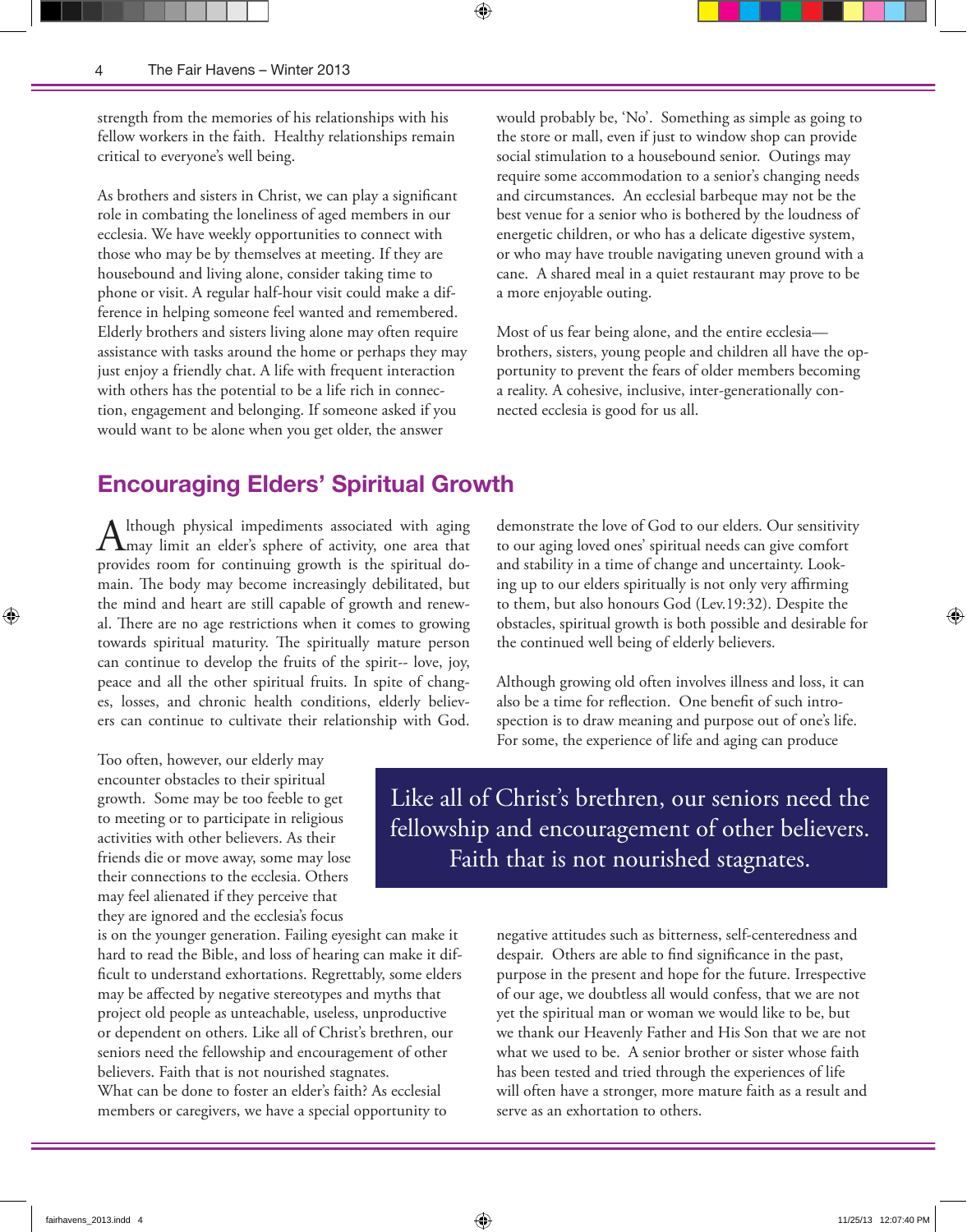

⊕

The Apostle Paul reiterates an important principle applicable to believers of all ages: *For it is by grace you have been saved, through faith*—*and this is not from yourselves, it is the gift of God*— *not by works, so that no one can boast. For we are God's handiwork, created in Christ Jesus to do good works, which God prepared in advance for us to do* (Ephesians 2:8-10). God has prepared good works for us to do as a consequence of—not to merit or earn—our salvation. It is an expression of thankfulness for all that our Lord has done for us.

This remains true throughout our lives. Many elderly believers question how they might continue to contribute to the spiritual life of the ecclesia. The range of contributions is as diverse as the seniors themselves. One senior brother has led an ESL/Bible class with several interested Asian students, whereas another sister, confined to a wheelchair, annually makes the effort to attend Bible School serving to encourage others simply by her attendance. Others assist with Bible correspondence courses from their home, while yet others maintain a prayer list to minister to those in need of petition.

One of the most difficult problems that is endured in later life is chronic illness. This can lead to significant physical limitations and loss of independence. But even in

difficult circumstances—chronic, debilitating illness, loss or impending death, believers can develop an even closer relationship with our Heavenly Father and a stronger dependency upon His grace and mercy.

Having faith in God can help a senior focus on our brighter future. True faith is active; it involves belief, and living in the assurance of the coming Kingdom of God. In one survey, highly spiritual people—those who agreed "my religious faith is the most important influence in my life"—were twice as likely to say that they were "very happy". Another study showed that elderly hospital patients who wondered whether God had abandoned them or questioned God's love were significantly more likely to be dead two years later than those who held fast to their faith.

When we look back on our lives, the lure of this world loses its power and the losses of this life are seen in perspective. In fact the losses can become a means of spiritual gain. The Apostle Paul concluded, "*I consider everything a loss compared to the surpassing greatness of knowing Christ Jesus my Lord, for whose sake I have lost all things. I consider them rubbish, that I may gain Christ"* (Phil. 3:8 NIV). Paul also acknowledged, *"We do not lose heart. !ough outwardly we are wasting away, yet inwardly we are being renewed day*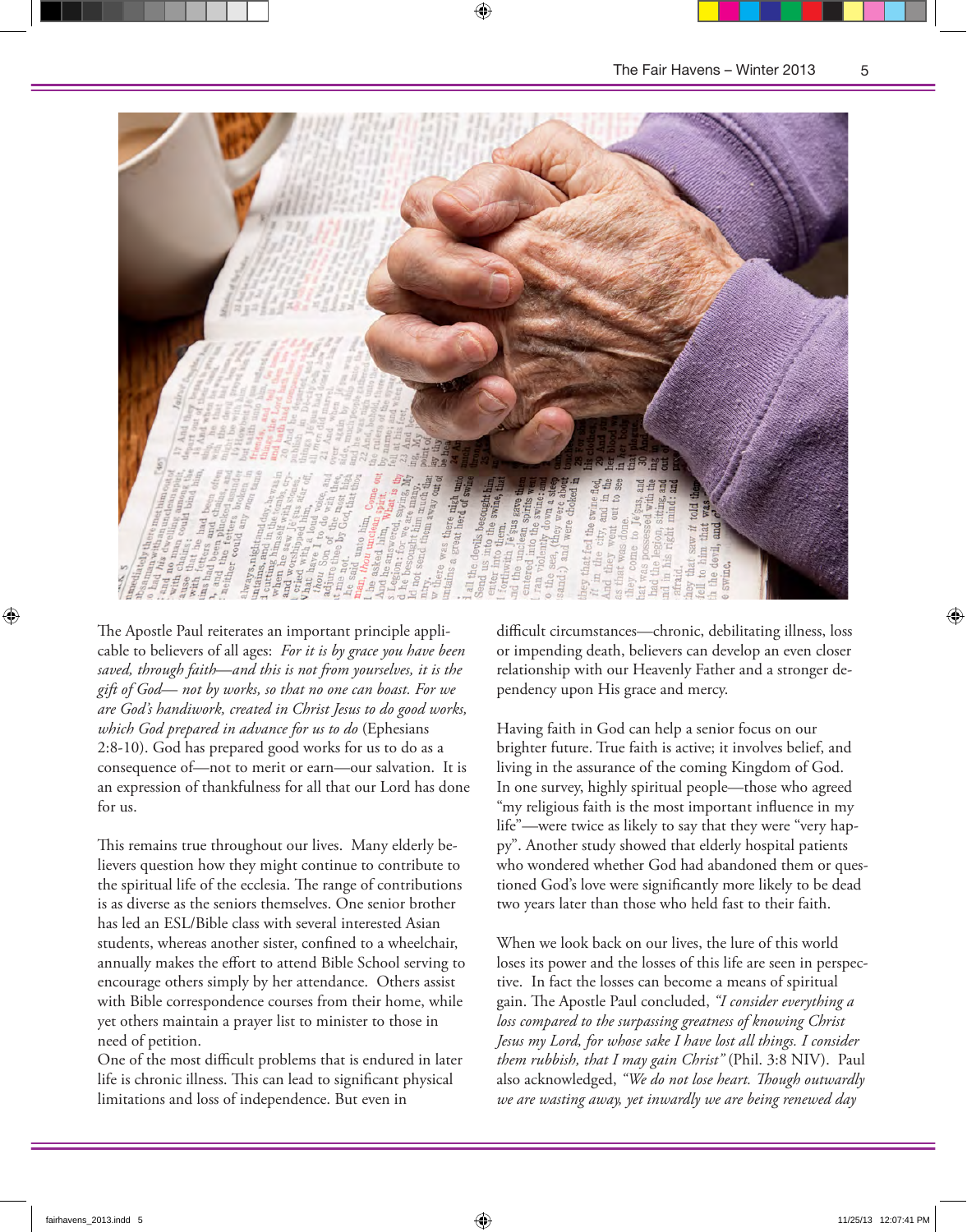*by day. For our light and momentary troubles are achieving for us an eternal glory that far outweighs them all.* 2 Cor. 4:16-17

But what if there is a preoccupation with the difficulties associated with aging? How are we to assist our elders if they become angry or bitter at their circumstances and fail to see things from God's perspective? This is an opportunity for caregivers and other brothers and sisters to demonstrate the love of Christ in practical terms.

- listen to the senior relive past experiences and talk about losses. We are all exhorted to bear one another's burdens (Galatians 6:2).
- Offer hope and encouragement. Human contact—a loving hug and compassionate words can help to alleviate the pain of a grieving heart.
- Look for ways to offer practical help. If your elders are too frail to attend service, bring the service to them through phone or internet based ecclesial broadcasts. Some of these are accessible through dial up service with no need for a computer. Encourage them to do the daily readings or perhaps provide them with hymn CDs or other recordings. Recordings of different versions of the Bible are available on CD and this may be more preferable if vision is reduced.
- Remember that special dates remain important to seniors such as the anniversary of a spouse's death. When the effort is made to show interest in the lives of the aged, they take notice and feel valued.
- Promote new friendships and activities. If your ecclesia has widows or widowers, it is important to encourage them to forge new friendships with those with whom they can share concerns. Often a senior centre or participation in a volunteer opportunity can provide an avenue for new contact. As health and mobility permit, encourage your elder to reach out to others in some capacity. A phone call or letter can be within almost everyone' reach.
- If your elder has spiritual concerns, suggest a meeting together with another brother or sister to discuss troubling issues. This may also provide opportunity for prayer and for breaking bread.

Remain positive in your outlook. Dealing with changing circumstances and getting over losses takes time. Be a patient and encouraging shoulder to lean on.

A senior who is able to view life with a positive outlook is better able to cope with major challenges compared to his pessimistic counterpart. Optimistic individuals feel more in control of their lives. This in turn promotes better health and well being.

If our seniors fret about their circumstances, or dwell • Be an empathetic listener and friend. Make time to on the disappointments and frustrations of growing old, try

> Offer hope and encouragement. Human contact—a loving hug and compassionate words can help to alleviate the pain of a grieving heart.

> > to refocus their minds on the great hope we have before us. We are exhorted, 'In everything give thanks' (1 Thess. 5:18). Remind them that they are loved and valued. Our Heavenly Father encourages us to "cast our cares upon Him because He cares for us' (1 Peter 5:7). 'God is our refuge and strength, a very present help in trouble' (Psalm 46:1).

> > There are benefits to remaining active in ecclesial life. Sociologists have demonstrated that church attenders are not only more likely to avoid unhealthy habits and lifestyles, but they also have a stronger social network to call on for advice or help—a benefit for both caregivers and the elderly themselves. Frequent church attenders develop close ties with friends, neighbors, and relatives, and these have a positive impact on their health.

> > While many elderly people do attend services, for others, church attendance can become a negative experience. One reason is that many denominations have undergone dramatic changes in recent years, reexamining their doctrinal stances on a host of social issues. It may be argued that the Truth has remained largely impervious to the changing social mores of the world around us, but any change can be perceived as unwelcome seen through the eyes of those who link their beliefs to a particular form of institutional worship. Consequently, the introduction of contemporary music styles, more casual forms of dress, a lack of solemnity or perhaps the increasing role of sisters in ecclesial life can all contribute to what is seen as a very different meeting from years gone by.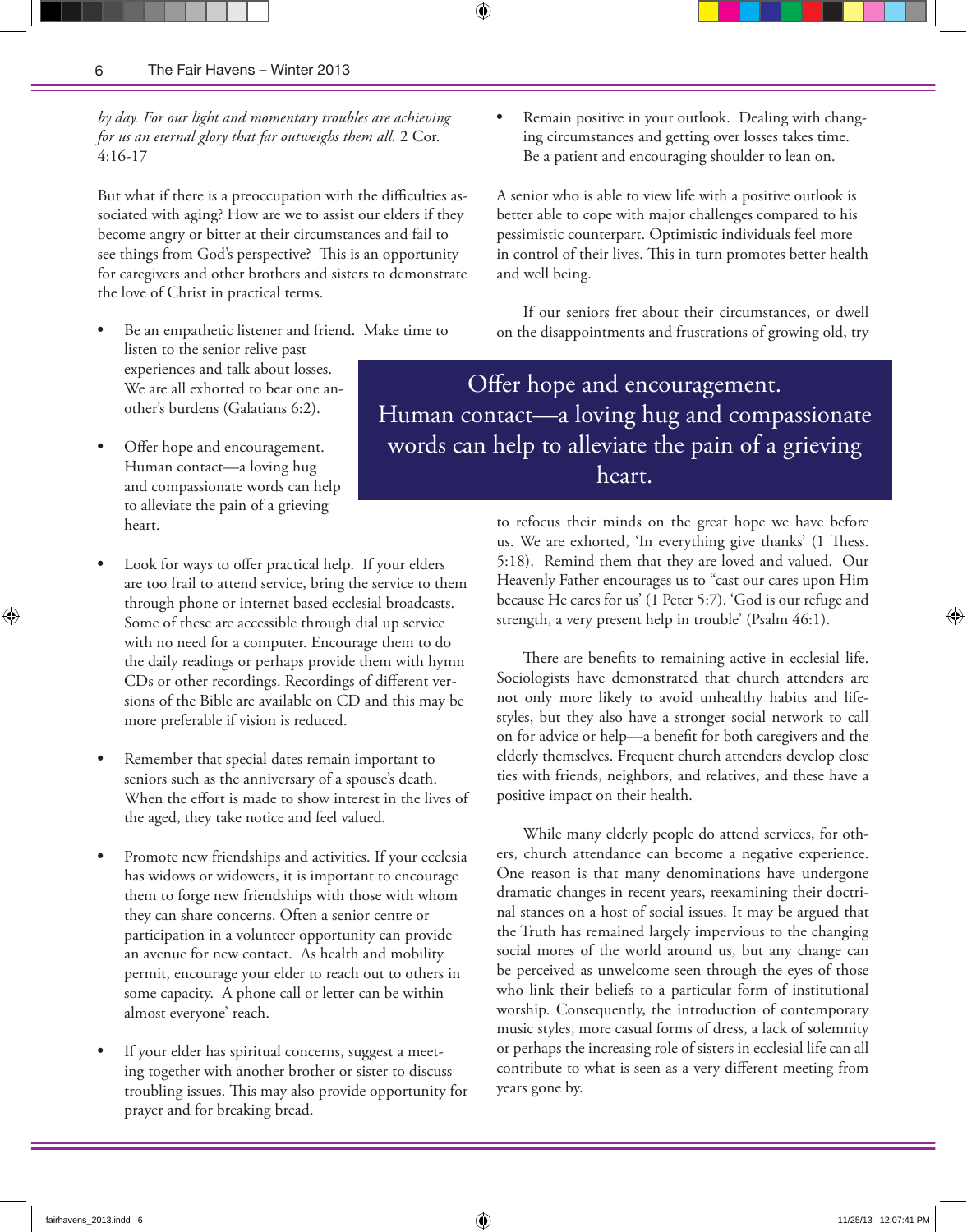For older persons there is a sense of security in the traditional ways and a feeling of loss when these ways are abandoned. The switch from traditional hymns to more contemporary songs with guitar accompaniment during Sunday School, for example, can make many older brethren uncomfortable. While some are able to adapt to changes or learn to tolerate them for the greater good, others may feel that the ecclesia has left them behind and their opinion and contribution is no longer valued. If these elders stop attending, they might in turn begin to feel guilty for "forsaking the assembling" of believers together (Hebrews 10:25 NKJV). The solution does not lie in pulling up stakes or seeking an ecclesia that is more traditional in its culture, but for each generation to seek to view the issue through the eyes of the other, and develop the fruits of the spirit and learn to live in brotherly accommodation. As Paul wrote to the brethren in Corinth, 'Make love your aim' (1 Cor. 14:1).

## **Seniors and the Ecclesia—A Mutually Beneficial Relationship**

⊕

Ecclesias can benefit from the spiritual maturity, wisdom<br>and humility of our more senior members. Older brothers and sisters play an important role in an ecclesia's spiritual life. In Psa. 71:17-18, David declared, *"Since my youth, O God, you have taught me, and to this day I declare your marvelous deeds. Even when I am old and gray, do not forsake me, O God, till I declare your power to the next generation, your might to all who are to come."* 

There are ample opportunities for elderly ecclesial members to 'declare God's marvelous deeds'. A life in the Truth brings with it a wealth of experience and reliance upon the hand of God. Like the Psalmist, the aged too can declare the Almighty's power to the next generation. When brothers and sisters can share God's working in their lives, it not only adds meaning and significance to their own lives of discipleship, but it can leave a spiritual legacy for others to follow. It can inspire us to demonstrate the same diligence in helping our brethren as we 'imitate those who through faith and patience inherit what has been promised." (Hebrews 6:12 NIV). The witness of elderly believers may be their most important legacy to children, grandchildren and the ecclesia.

Age need not be an impediment to service. Many senior brothers and sisters continue to contribute in various capacities—leading or supporting Bible classes, participat-



Brother Don Morgan and Brother Bob and Sister Jean Rapley supporting the Toronto North Study Day.

⊕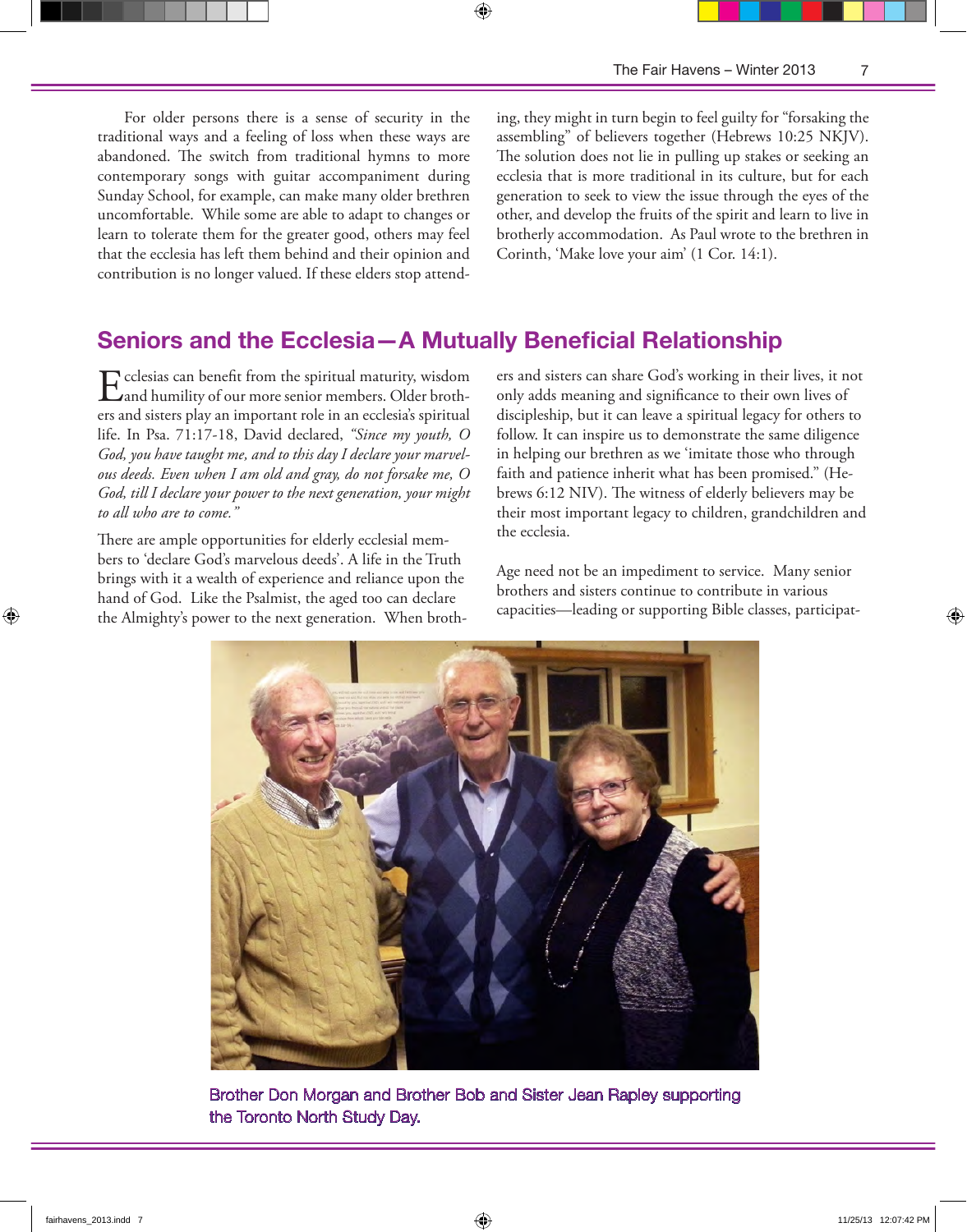ing in the Sunday morning service, providing pastoral support with phone calls or letters, offering a word of wisdom or guidance that comes from living a life in the Truth.

A key contribution of elderly believers is personal prayer. Even if they are unable to attend meeting on a regular basis, prayer can remain a significant part of their spiritual lives. Involve them with specific prayer requests. We are all exhorted to pray for those over us (1 Tim. 2:1-4). Many in the ecclesia would appreciate prayer on their behalf. The Apostle Paul encouraged the first century believers to pray for him and his fellow workers. These prayers for others fulfill an important contribution to the spiritual life of the ecclesia.



Some elderly brothers and sisters are able to support the work of the brotherhood financially. As the Good News is spread around the globe, opportunities abound to share in the temporal blessings with which we have been blessed. Although most seniors are on fixed incomes, many expenses that were prominent earlier in life—child rearing, mortgage and car payments—are no longer an issue and disposable income is available to support the work of the ecclesia.

Just as a vibrant ecclesia benefits from the presence of older members, elderly brothers and sisters similarly need the fellowship, pastoral support and spiritual sustenance that the ecclesia can provide. Involvement in ecclesial life can help elderly brothers and sisters get their eyes off themselves and keep them focused on the vision of God's Kingdom.

What can your ecclesia do for its senior members?

1. Ministry to shut-ins. The ecclesia can provide a vital function in caring for people who are 'shut-in' and can't attend Sunday services. Some ecclesias organize a formal schedule to have members break bread with those who are house bound, while other ecclesias do this on a more informal basis. One older couple in southern Ontario took this on as a personal project, regularly borrowing the 'emblem case' to share the memorials with brethren, more elderly than themselves. Such faithful acts of compassion do not go unnoticed by our Father in heaven. Decreasing mental capacities also can make the service an overwhelming or negative

> experience for a senior. Research shows that people with dementia (such as Alzheimer's disease) may experience too much stimulation from attending religious services. Many people in this situation find it less stressful to watch the service over the internet or listen to recordings. Consider visiting such an elder on a Sunday morning with a laptop and emblems.

> Sunday School students can also get involved by making 'Thinking of You' cards or other mementos for elderly ecclesial members. This not only makes the older members feel special, it also makes the Sunday School students aware of their presence. Young People's groups have hosted ecclesial Seniors' Dinners and invited the diners to

share with them significant and meaningful events in their life in the Truth. Opportunities abound for the younger generation to assist older brothers and sisters who remain in their homes with yard maintenance and household chores. Assistance in filing taxes, insurance or other paper work can relieve a burden of anxiety.

2. Telephone Assurance Networks. Many ecclesias have a Caring/Pastoral Care committee that can keeps in regular contact with more senior members—to say hello, to keep them up to date on ecclesial activities, perhaps to ask about health concerns and to inquire how they're managing.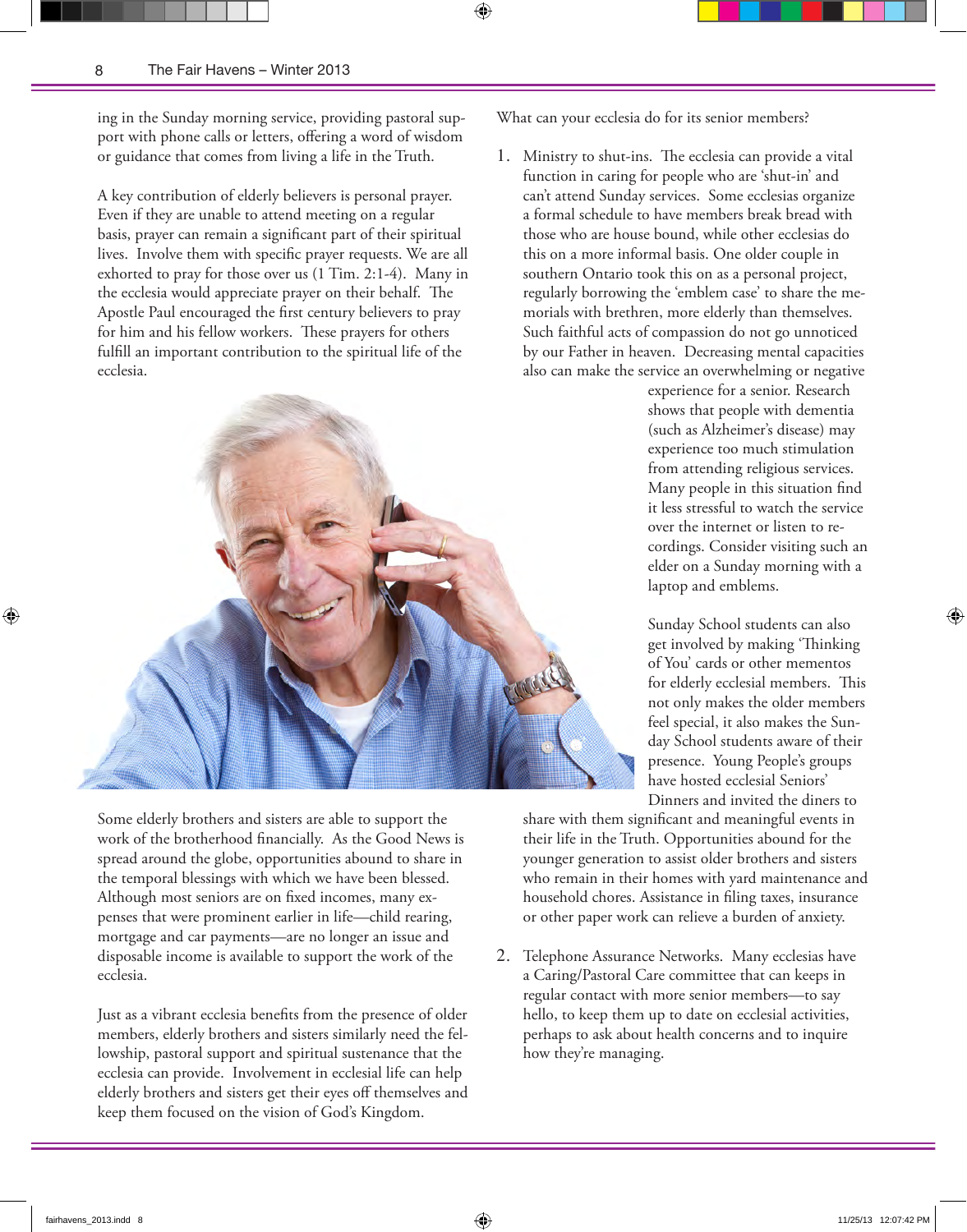3. If poor eyesight or diminishing physical health keeps your elder from driving to meeting (a common problem for evening or midweek Bible class, when it is dark), offer to arrange transportation. Assistive listening devices can be installed at ecclesial halls to assist the hearing impaired. Such a unit consists of a base transmitter and several receivers with ear bud style headphones. These are available in Canada for approximately a thousand dollars. Large print versions of the 2002 Hymn Book can also be purchased to aid those with loss of vision.

One commentator noted that with increasing age and debility, many seniors become residents of assisted living residences or nursing homes where they are often

neglected by both family members and their previous church congregations because visiting is 'depressing' or the younger generation is too busy with their own lives. Let this not be said of us! Some brothers and sisters may be apprehensive about visiting a nursing home because they don't know what to do or say. Sharing the love of Christ may not show visible results or improvement. Often the elderly don't get better; eventually they die. Ministering to aged brothers and sisters is not glamorous work but serving them is service rendered to our Lord Jesus Christ (Matt 25:31-40).

# Upcoming Seminar

Meeting Our Seniors' Needs

**Saturday, April 5th, 2014 Toronto North Ecclesial Hall 39 Knox Avenue North York Ontario**

Please mark your calendars to join us for an informative seminar, cohosted by the Christadelphian Caring Network dealing with practical issues affecting senior brothers and sisters. Further details will be forwarded to Recording Brethren/ Secretaries in Southern Ontario early in 2014.

⊕

⊕